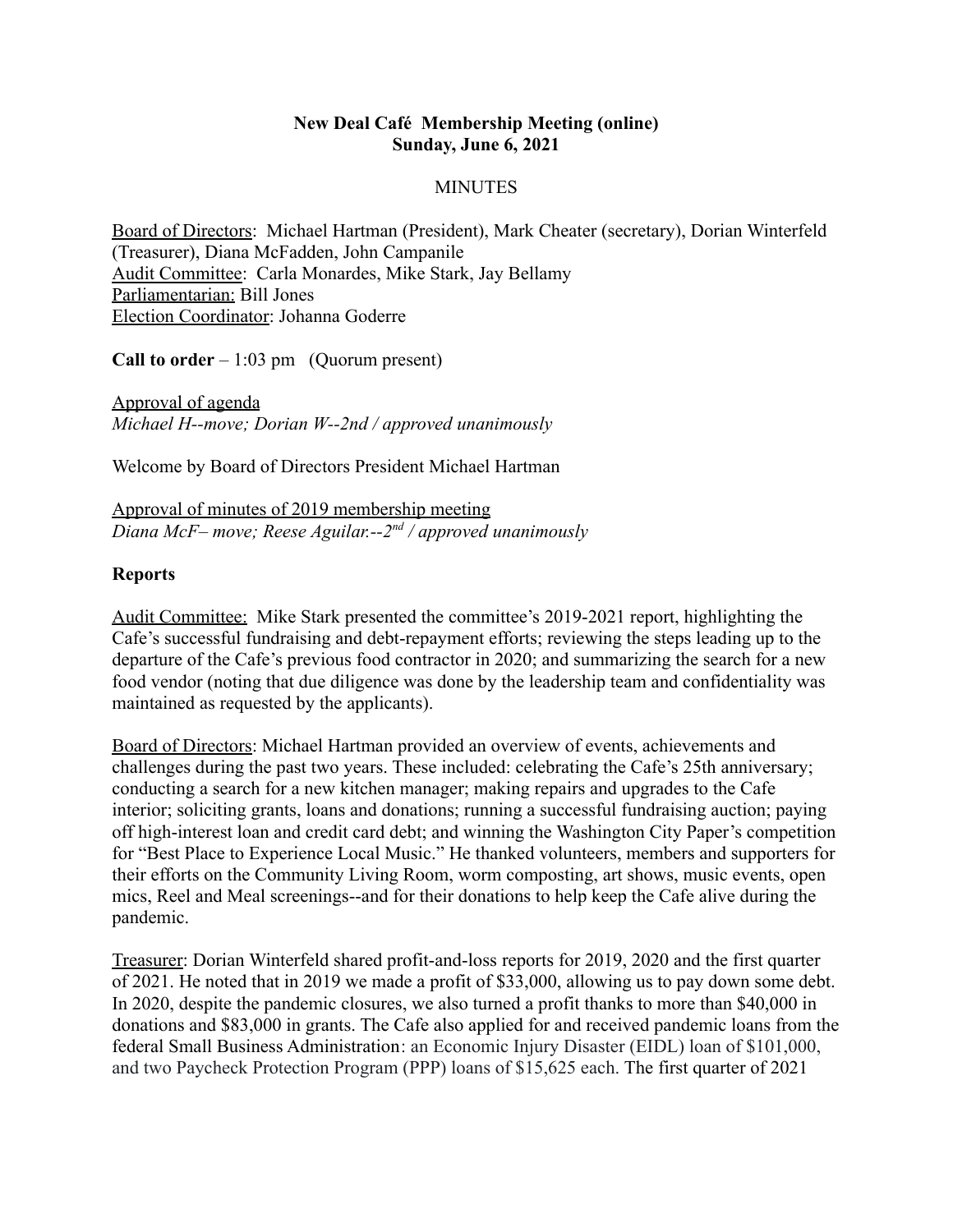resulted in a net loss of about \$7,000. The Cafe currently has bank balances of about \$153,000, and debts of about \$210,000, and we will be seeking forgiveness from the two PPP loans.

Dorian announced that the Cafe had reached an agreement in principle with the Greenbelt Co-op Supermarket for them to become our new food and beverage manager. He hailed this as a historic partnership that resulted from a long search process, and said it was the best outcome for the Cafe and the Greenbelt community. He introduced Greenbelt Co-op general manager Dan Gillotte, who will act as the Cafe's food and beverage manager, and asked him to talk about his vision for the Cafe. Dan said the new collaboration will be great for both the supermarket and the Cafe--as well as for Roosevelt Center and Greenbelt. He said he plans for the Cafe to be open seven days a week, and they will have some great food items for every part of the day. He emphasized that the supermarket will manage the food and beverage operations, and the Cafe will continue to manage the music and arts program.

#### **Election of Board of Directors and Audit Committee**

Johanna Goderre explained the online OPA election process--assuring members that it was secure, anonymous, cost-effective and fair--and ran a test vote so members could familiarize themselves with it. Bill Jones noted that because a meeting wasn't held in 2020 due to the pandemic, and the bylaws call for staggered terms for the board, the top two vote-getters would be elected to two-year terms, and the next three would get one-year terms.

Board of Directors Election Results *(Five positions; six candidates)* Katy Gaughan: 57 votes (two-year term) Mark Cheater: 57 votes (two-year term) Dorian Winterfeld: 56 votes (one-year term) John Campanile: 52 votes (one-year term) Michael Hartman: 45 votes (one-year term) Peter May: 15 votes

#### Audit Committee Election

Since there were online three candidates for the three committee positions, a motion was made to approve the three candidates by acclimation. *Tom LeaMond--moved / Maria Silvia Miller -2nd. Approved unanimously.*

The new audit committee members are (*all one-year terms)*: Mike Stark Susan Harris John Appiah-Duffell

#### **Additional Reports**

Music Program--presented by Amethyst Dwyer Friends of New Deal Cafe Arts (FONDCA)--presented by Meg Haney

#### **Motion to Adjourn**

*Reese Aguilar--moved /John Campanile--2nd. Approved unanimously.*